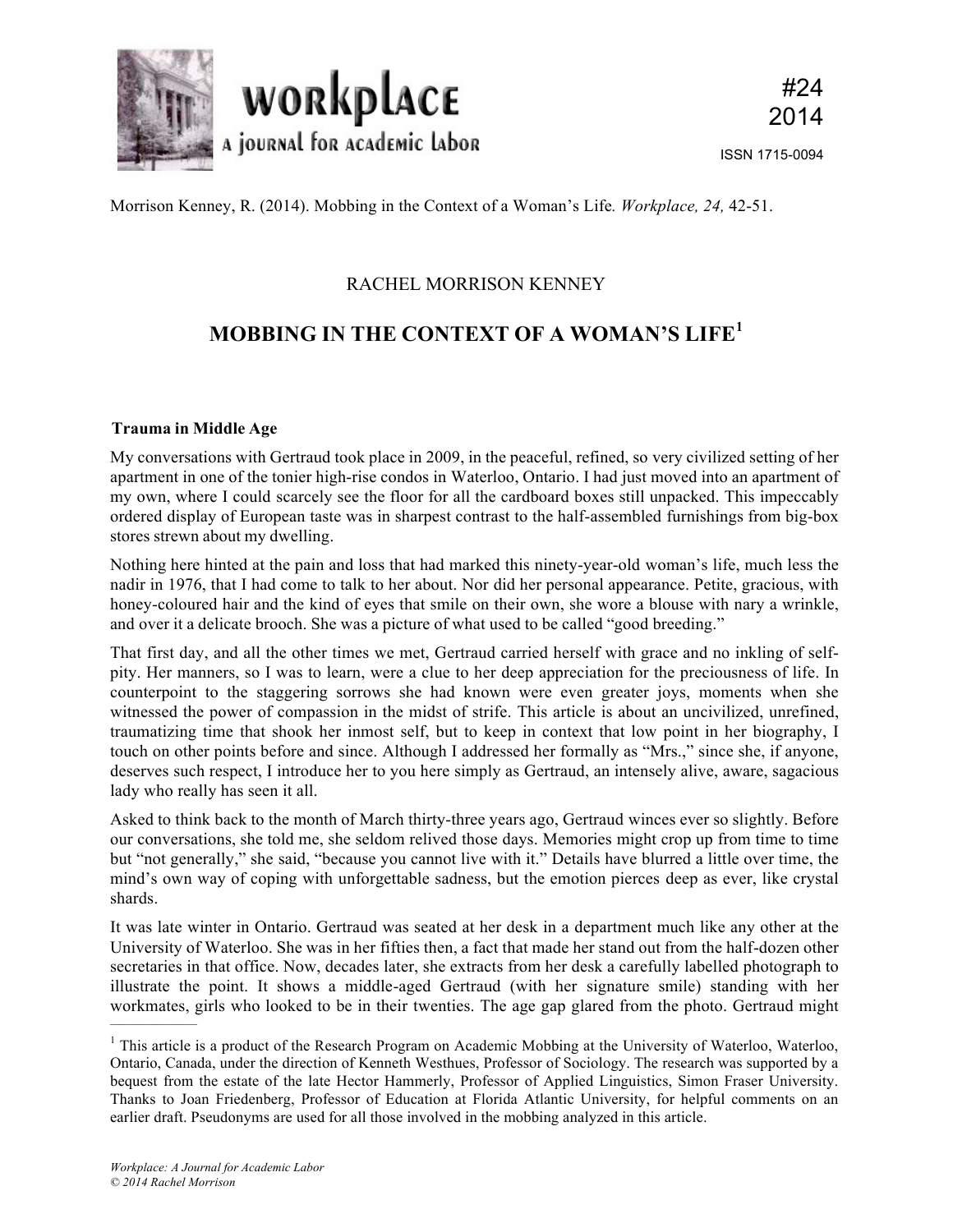have been the mother of one of them. She hesitates now to say that the age difference caused tension, but admits that she felt like an outsider sometimes in that department.

The manager's shocking announcement came out of the blue that March morning: another secretary in the department would move to a higher position that included Gertraud's job – and that would involve her moving to Gertraud's desk, adjacent to the manager's office. Gertraud would take that workmate's previous position in the pool of girls half her age. There was no negotiation, no chance to object. Had she been given warning in advance, Gertraud might have applied for transfer to some other office in the university. Instead, she was informed of a *fait accompli*. What was worse, she learned that the other secretaries all knew of the upcoming change before she did. They were in the loop and she was out of it. That hurt.

Gertraud had nothing against the ambitious, friendly young woman by whom she was being displaced. The new assignment was not to Gertraud's liking, but she resolved to do it well.

The crunch came a few days later. The manager who had made the reassignment (and kept it from Gertraud until the others knew) approached Gertraud's desk with definite purpose in her stride. The manager's usual reserve and formality, brought with her to Canada from her native England, were gone. Flashing rage in her eyes and voice, she began shouting at Gertraud for having placed a reminder note on one of the student files. The note itself was of scant importance, but the irate manager magnified it into defiance of her authority. As the entire department listened and watched, the manager scolded and berated Gertraud.

The target of this tirade was stunned. The rest of that day is blurred in Gertraud's memory. She remembers going to the dean in a state of shock and explaining the events. He leaned back in his office chair, refused to intervene. He would keep his hands clean of the matter. Betrayal, cruelty, collective humiliation settled in over Gertraud. In her apartment that night, she tried to end her life.

Social elimination of the kind Gertraud experienced, the robbing of a worker's dignity by managers or peers, was first subjected to scientific scrutiny by Swedish psychologist Heinz Leymann in the 1980s. He called it workplace mobbing, borrowing the term used by ethologists for the ganging up of many birds on one. Since Leymann's initial work, researchers across Europe and around the world have enlarged and developed the study of workplace mobbing. Waterloo sociologist Kenneth Westhues has defined it as "an impassioned, collective campaign by coworkers to exclude, punish, and humiliate a targeted worker.<sup>"1</sup>

Where does Gertraud's story fit in the burgeoning scientific literature? It is first of all a case study that illustrates what mobbing means and how it differs from what is commonly called workplace bullying. That Gertraud's manager behaved on this occasion as a bully is obvious. Yet what defined this episode of workplace humiliation was its collective aspect, that Gertraud was up against not just one hostile manager but also peers and higher-level authorities who gave that manager overt or tacit support. What gives mobbing its power is not so much the ringleader as the ring: a message conveyed with one voice that you are outside the circle all the rest of us are in.

Gertraud's story matters also because the impact of mobbing on a person's life easily gets lost in statistical surveys and theoretical treatises. Factual description of a single case deepens our understanding of the threat this workplace pathology poses to the one who is singled out for shame. The effect on Gertraud shows how life-threatening mobbing can be, even to a strong, mature, resilient woman.

Studying Gertraud's mobbing in the context of her biography allows us, moreover, to transcend the fatalistic, despairing tone that Australian researcher Linda Shallcross has correctly discerned in much of the scientific literature on this subject.<sup>2</sup> The majority of mobbing targets do not, in fact, die as a result of their experience. As Shallcross has shown, most of them recover and are transformed. What looks at first like a brick wall blocking all movement turns out in most cases to be just a deep pothole or high hurdle – something to go under, over, around, or through, in creative exercise of human agency. Gertraud is a case in point.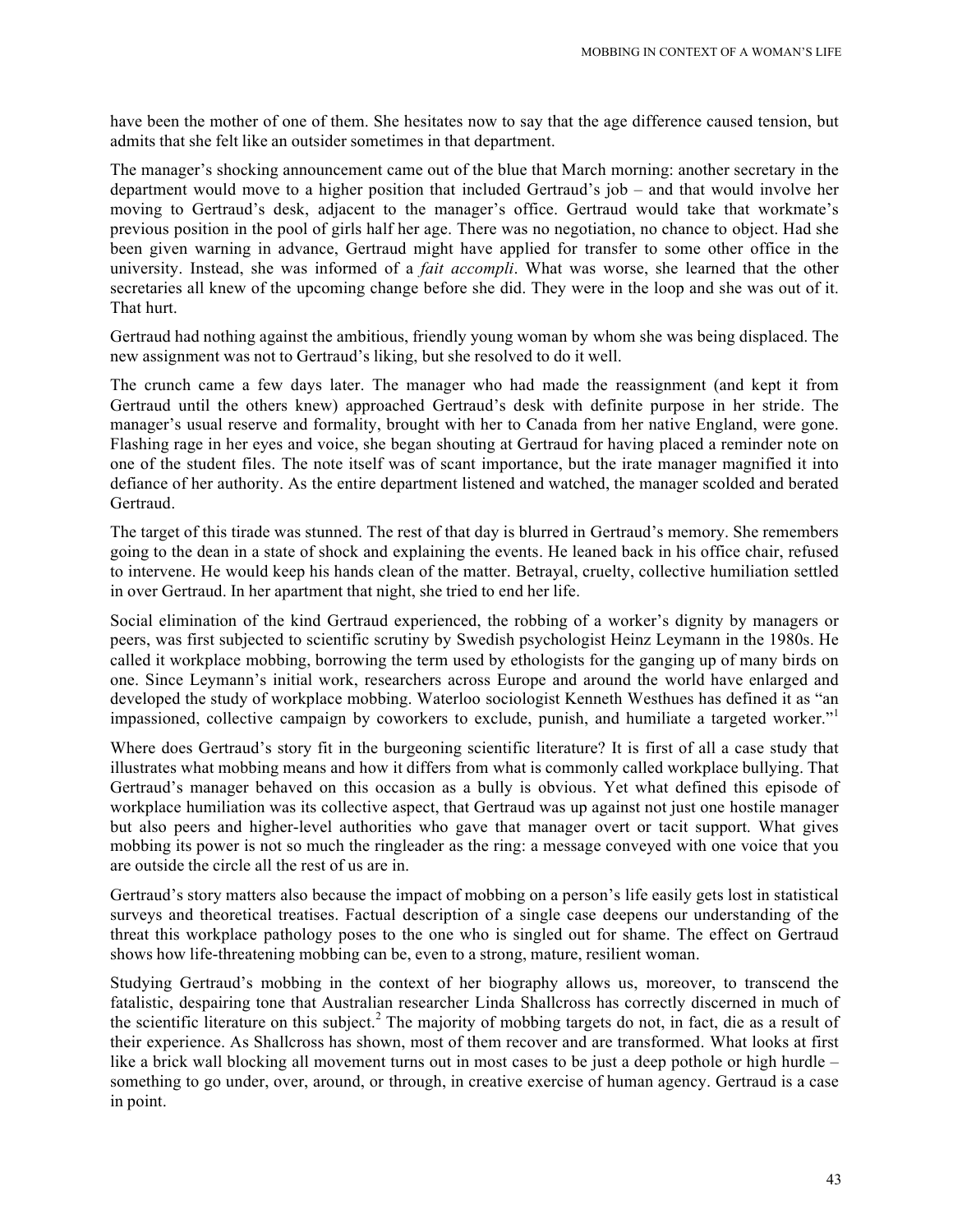I cannot tell Gertraud's whole life story in this short space, but I can pencil- sketch her portrait and show how her strength was tested in an affluent, genteel Canadian workplace, more even than it had been by the hardships of her upbringing in Germany. I can show also how she emerged even stronger than before. I want you to know a little about this incredible woman I was lucky to meet in the maturity of her years.

#### **The Tortuous Path from Berlin to Waterloo**

She was born in Berlin in 1919. Her father had moved there from Upper Silesia, a mountainous region now part of Poland where Gertraud's grandfather had owned a carpentry business. Her mother was a Berlin native of humble origin. Gertraud's maternal grandparents had run several successful small businesses, however, and been able to buy an attractive, five-storey apartment building in 1912. This is the building Gertraud remembers as home. She spoke to me fondly of it still, extracting a black-and-white photo from a thick album in her closet. The building had a majestic brick exterior and looked large enough to house forty or fifty tenants.

Gertraud was her parents' first and only child. Her father supported the family by his position in the public service. He had been trained as a teacher, but in the years following the Great War, teaching jobs in Berlin were scarce.

At the age of three, Gertraud suffered the first major loss of her childhood. Her father developed an infection that, decades later, antibiotics might easily have cured. The infection killed him in a few short days.

Gertraud continued to live with her mother in an apartment of her grandparents' building. There, four years later, her mother fell ill with an aggressive cancer. She was determined to remain at home, where nurses and an elderly aunt cared for her around the clock. Her health deteriorated before little Gertraud's eyes. In 1927, she died.

Orphaned at the age of seven, Gertraud struggled to find her place. "Your inner circle is somehow broken," she said in a quiet voice, the smile having drained from her eyes. Finding ways to navigate through the loss and begin to build a new inner circle proved a large task for such a small girl.

Gertraud's care now fell to her grandparents. "On the whole I should have been very happy that I could stay with them," she says now, but the adjustment was difficult. Her mother had been decidedly modern in her dress and way of doing things, but her grandmother was not. Gertraud often felt deep loneliness, worlds apart from her old-fashioned grandparents.

To enlarge her inner circle, little Gertraud set about initiating friendships with people not her kin, a practice she would continue throughout her life. She was never afraid to approach other kids and invite them to play. Her infectious laugh (which spread to me often during our conversations) undoubtedly drew others to her. One schoolmate remains to this day a constant in her life and a treasured connection to her childhood in Germany. Gertraud says now she has always been drawn to people who were somehow different from her, whether in their views or background. Gertraud valued friendships that challenged and reshaped who she was, leaving an impact on her life. She has not shied away from opportunities to expand her social circle and enrich her mind.

"I must say, we had a good life even through the worst of times." Despite the economic depression and political instability that plagued Germany in the wake of World War I, Gertraud's grandparents lived comfortably through the 1920s. In 1930, they purchased a garden just outside Berlin. It is etched in Gertraud's memory more vividly than the apartment house. Her face lit up as she struggled for words to describe its beauty, recounting fond childhood memories of afternoons spent sitting in a cherry tree with her friends eating the fresh fruit.

"It's living things," she said. "When you see a tree bloom, in your imagination you are always looking to find the same tree again." Her grandparents' cherished garden symbolized life to the little girl who had already been touched too closely by death.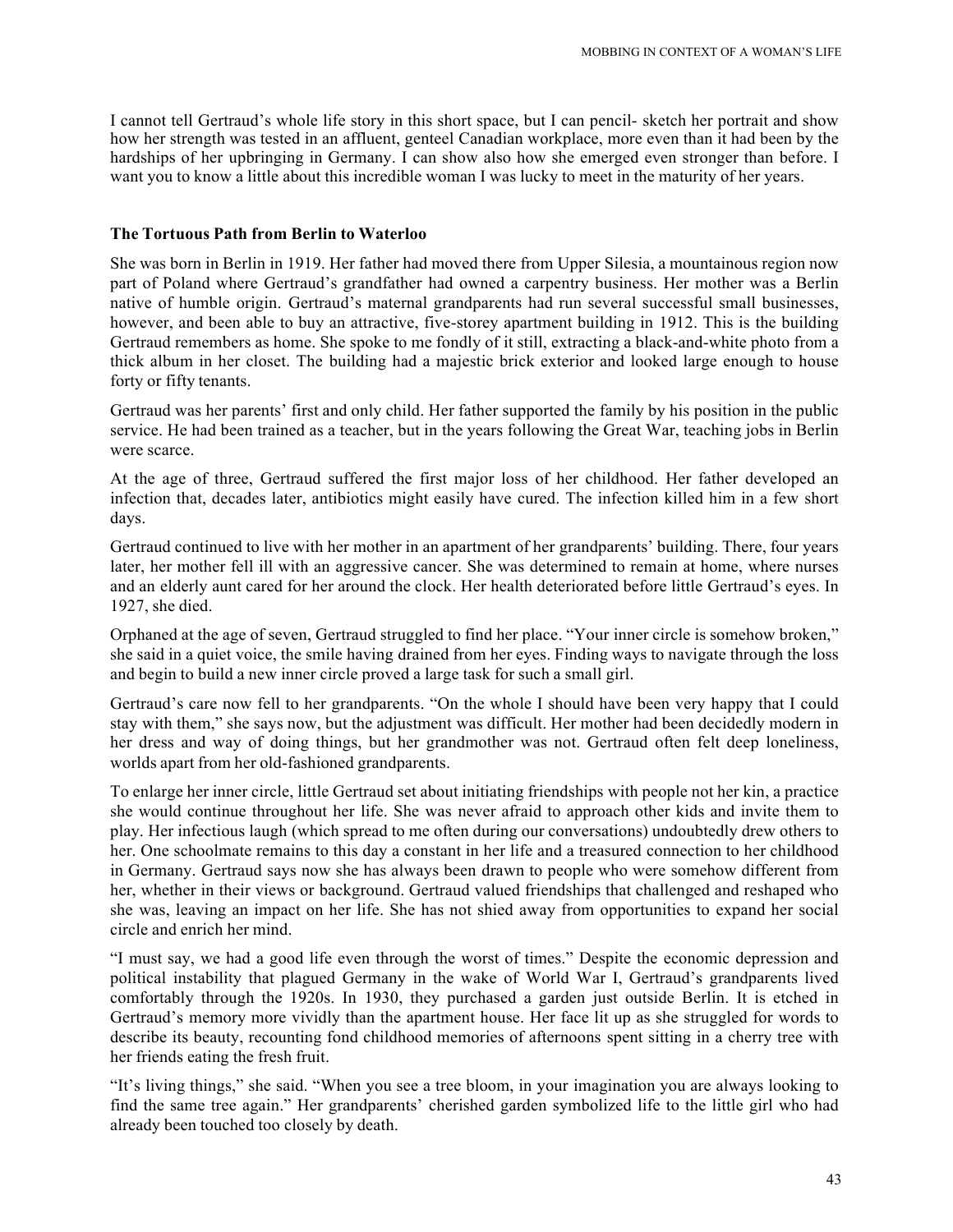Love for plants is an enduring theme in Gertraud's life. Her apartment includes a collection of orphaned or overwatered orchids, which she nurses back into glorious bloom. There are other floral decorations, too. When I visited her one warm day in early spring, she shared with me a pamphlet for the Royal Botanical Gardens, which she visits often and supports. She advised me to be sure to take a spring tour of the rose garden.

By the time Gertraud turned fifteen, two more adults who had cared for her had died: her grandfather's sister, the same one who had helped take care of Gertraud's mother during her terminal illness, and then her grandfather. That left the grandmother with sole responsibility for managing the apartment building and raising the now teenaged girl.

At the age of eighteen, Gertraud was enrolled in a kind of finishing school in Hannover, three hours by train to the west of Berlin. She loved the school but hated cooking. She recalls with a warm chuckle making a pact with another girl that she would peel the potatoes and carrots if the other girl would cook them.

Then came a year's study to be a children's nurse, and half a year to be a medical secretary. These enrolments exempted Gertraud from the new Labour Service Program (*Arbeitsdienst)* of the Nazi Government.

Gertraud was not quite twenty years old in 1939, living with her grandmother in Berlin, when World War II began, compounding on the national level the instability and uncertainty that had marked her personal life. Looking back, she remarked, "Actually my best years were terrible," but she emphasized that for others in Germany, things were much worse. In recounting her hardships during the war and occupation, Gertraud showed no trace of feeling sorry for herself.

Immediately when war broke out, Gertraud registered with the Red Cross. That same year she fell in love with a young German airman and became engaged to him. There was hesitation in her voice when she told me what happened then: "On the 17<sup>th</sup> of February in 1940, I was supposed to go skiing with my fiancé, and I got the news in the morning that he was killed." Gertraud's usual eagerness to share details failed her. I asked how she managed to survive so much loss at so young an age. "You know," she answered, "at that time, nobody thought anything of it. It was for all people the same: little food, death of loved ones."

From 1941 to 1943, Gertraud worked as a Red Cross nurse in two successive hospitals. One assignment was to a ward treating soldiers with head and back injuries, an experience that had a profound impact on her political values and her deepest self. To this day, news of soldiers being injured or killed in war calls forth memories of what she witnessed in the hospital. "You felt so much for people your own age," she said. "They had nobody around. Most of their parents lived on the other side of Germany." As best she could, Gertraud showed them warmth and comfort. The faces of young men unable to walk, to see, to hear, unable to recognize their own families – these, for Gertraud, are the faces of war. "I have become a complete pacifist. I am against every war. You can always settle things if you want to."

In the winter of 1943, Gertraud was married. There is regret in her voice. "It was not a terribly good decision on my part, because I couldn't get over the first person." The newlyweds left bomb-ravaged Berlin to start their life together near Passau, Bavaria, where her husband was stationed. They rented an apartment in an old castle, but there were no jobs there. The war was taking a heavy toll on everyday German life.

Unemployed in January of 1945, Gertraud was herself drafted into the army. "You could see that the war was lost. They took all the women and sent them somewhere." Gertraud and her fellow female conscripts were sent back and forth between Czechoslovakia and Germany, but assigned little actual work. Frustrated, Gertraud said aloud to one of her friends, "Circumstances here are worse than in Russia!" Gertraud's superiors overheard the remark. For the next four weeks, she was forbidden to speak to any of her peers.

Gertraud's worry grew as months passed with no word from her husband or her grandmother, as allied armies closed in from east and west, and as Germany's defeat became imminent. Her grandmother, now in her seventies, was still in the apartment building in Berlin, if indeed she were still alive, and Gertraud felt a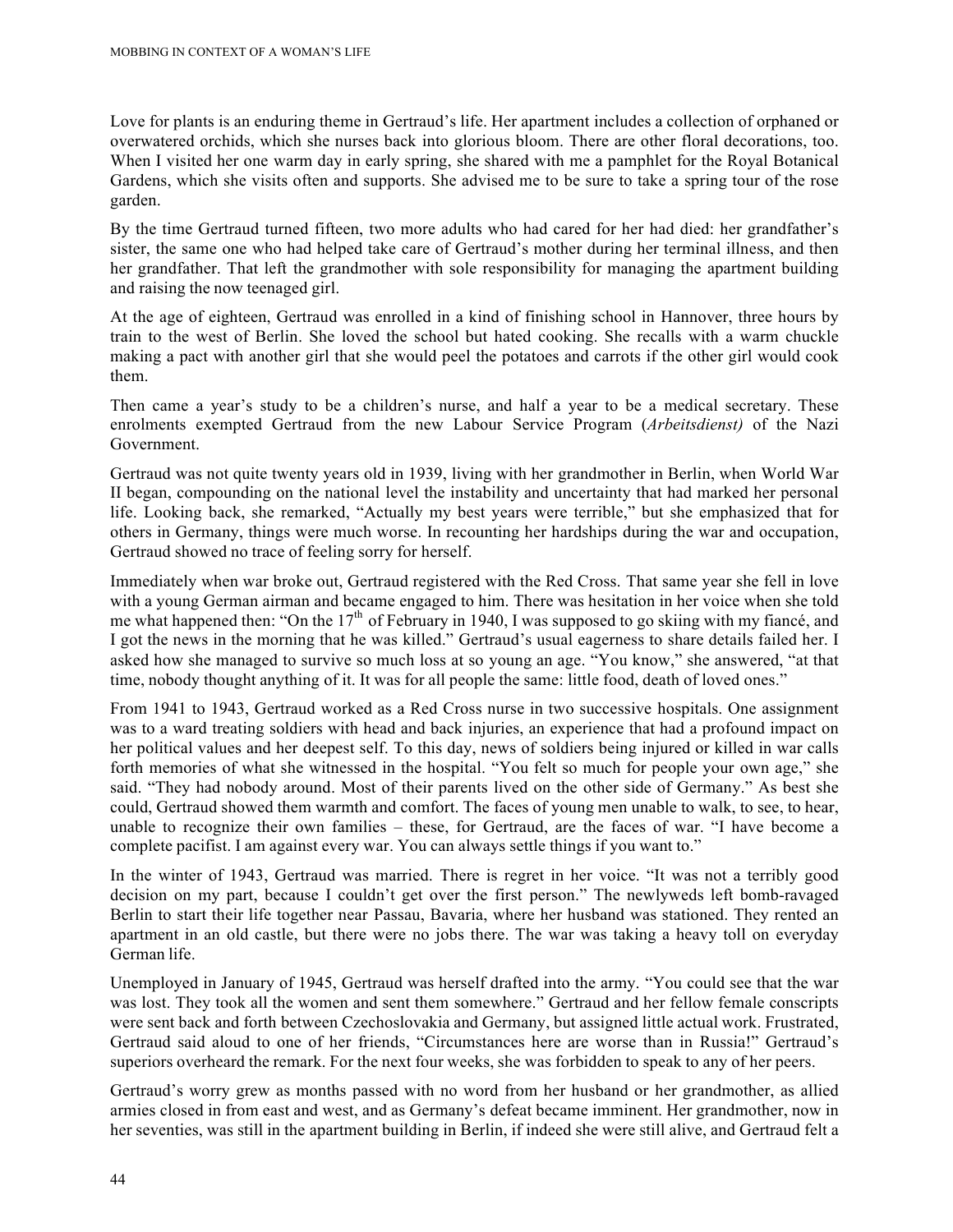duty to get her out of that city. She therefore decided to desert, joined in that decision by a young woman from Czechoslovakia. They knew the consequences if they were caught. Desertion was not a forgivable offense. Summary execution was the common penalty.

The two young women had papers enough to explain the first leg of their journey, after which they would part company and proceed to their respective destinations. During their change of trains in Lueneburg, the station was bombed. The two young women were sent flying against a wall. Shaken but unharmed, Gertraud boarded the train for Berlin. Smiling, she explains that the bomb allowed her the excuse of claiming her papers had been lost in the ensuing commotion.

On arriving at her grandmother's building in Berlin, Gertraud found its formerly sturdy doors and windows bent and warped from an explosive that had destroyed the house next door. The food in the pantry had been ruined from the blast. Her grandmother, moreover, was gone, having travelled outside the city toward the Russian line to buy food from relatives.

Gertraud had a hard time convincing her grandmother to leave Berlin. "This was all she had worked for her whole life, and now she should go?" Gertraud knew that remaining in the city when the Russians moved in would mean death or worse, and she knew the elderly had priority among those allowed to leave.

The grandmother yielded to persuasion, and the two women went to board what turned out to be one of the last trains leaving the city. Gertraud wore her Red Cross uniform so as not to be attract attention in the station. In the crush of desperate Berliners on the platform, the grandmother bribed a young man with a flask of cognac to get her on the train. Gertraud got herself in through the train window. They made it out just in time.

"We were very lucky to get out at this time," Gertraud says now. Berlin fell to the Russians a few days later. As it was, Gertraud and her grandmother made it to the apartment in Bavaria, which had not been bombed, and where they joined her husband's parents and sister. They had little more than food stamps. In the excitement of departing her apartment, the grandmother had forgotten her money and left it there.

The war officially ended on May 6, 1945, but then came the occupation. In that summer of 1945, American soldiers arrived at Gertraud's apartment and announced they were taking possession of it for their own purposes. Gertraud salvaged what she could, bundling her belongings in sheets and throwing them out the windows, before the soldiers claimed the place as their own. Suddenly "you are there and you don't know what to do. There is no work, there is nothing."

Gertraud's grandmother went from house to house looking for somebody who would take them in. She eventually found a room in a clean, pleasant house owned by an eighty-year-old man and his sister-in-law. "It was wonderful," Gertraud says now, "they were the kindest people." The house was in the countryside, away from the path the American soldiers normally travelled. A community began to form of people local farmers had taken in. "This was a wonderful time because in spite of everything, there was peace in this place." Gertraud forged friendships as usual, and these helped restore hope.

In 1946, Gertraud's grandmother returned to her apartment building in Berlin, where she remained until her death years later. Gertraud stayed in the South. Her husband returned five months after the end of the war. Looking for work, the couple moved to Karlsruhe and shared an apartment with two other families, both of them women with children who had lost their husbands in the war. Gertraud became close friends with both these women. "This was one of my best times in my life, because of those two ladies." The bond between them has endured. Today, more than six decades later, Gertraud considers the one lady's grandchildren her best friends.

Gertraud and her husband left Germany for Canada in 1951. Here they divorced. Gertraud worked in Hamilton, Montreal, and Toronto, mainly in the health sector, before beginning her job at the University of Waterloo in 1971. Her favourite job was working as a medical secretary in Montreal. She recalls feeling respected and productive there. Her varied places of employment taught her an important truth: "It helps to work with people with whom you have a lot in common."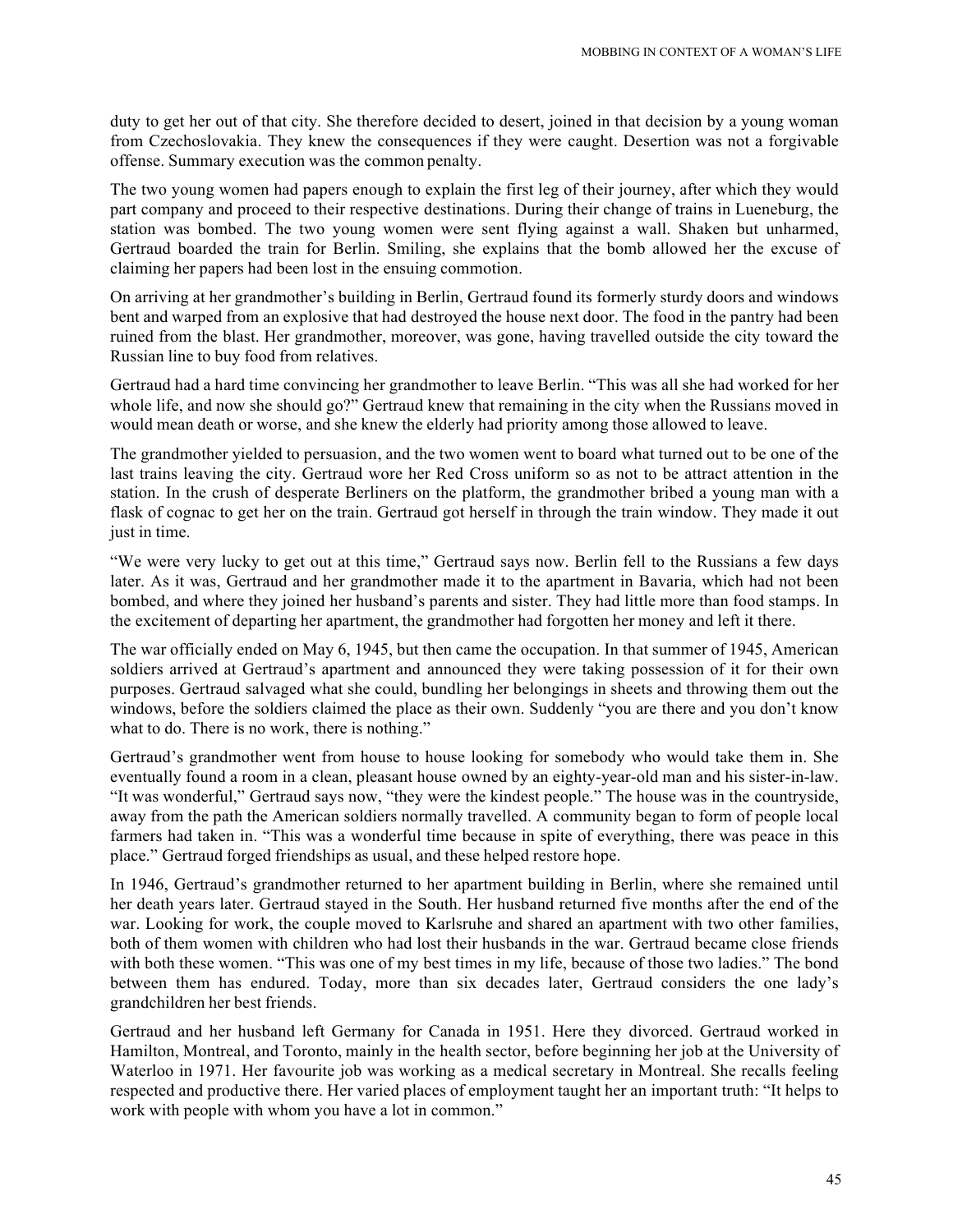What is remarkable about the first fifty years of Gertraud's life is how heavy were the blows she was able to take in stride: being orphaned by the age of seven, losing her fiancé, the terror of war, then immigration to Canada, the shift from German to English and French, the divorce, the demands of varied jobs. Gertraud coped with all these challenges. She is a paragon of adaptability. She could handle anything – until the peculiar social process that enveloped her in a workplace at Waterloo.

How did the tumult of those early decades shape her character? Gertraud leaned back in her upholstered chair, her eyes focused somewhere beyond the room we were sitting in. "It does change you. You don't know how, but it does. On the whole, you are the same person, but you are more sensitive. You are easier hurt because you know that nothing is final, that always something can happen."

## **How and Why Gertraud Was Mobbed**

Gertraud answered my questions simply, without theatrics or grandiose gestures. She let facts speak for themselves and insisted I get them right. Still, her facial expression tightened, she seemed to "tense up" a little, when our conversation turned to the events of 1976 at the University of Waterloo. As for many targets of workplace mobbing, recounting the story reawakened emotions long since overlaid with happier ones. Her expressive eyes betrayed wounds she still carries from the ordeal.

In being willing to call up painful memories from three decades ago, Gertraud gave me – and all readers of this article – a great gift. Her experience of workplace mobbing, against the background of her long and varied life, sheds clear light on this cruel, life-threatening process, and enables us to be on the lookout for it in our own working lives.

When Gertraud joined the department's staff in 1971, it consisted of about eight people: half a dozen secretaries and a manager, with a dean holding higher authority at a distance. Mature and dignified, Gertraud struggled to fit in. Most of the other secretaries were "a bit coarse" by Gertraud's standards. The office culture included a lot of idle gossip and occasional trips to a pub.

Fortunately, there was one other secretary with whom Gertraud connected closely: Miriam, a fortyish immigrant from South Africa, wife, mother of three, and possessed of no more interest than Gertraud in heading to a pub after work. Gertraud and Miriam clicked right away, the painful depth of their respective life experiences overriding differences of temperament. Gertraud's formality contrasted with Miriam's flamboyant, "typical Jewish mother" ways. Yet they formed an enduring bond, a friendship that would play a big part years later in the remedy of Gertraud's mobbing.

In the shorter term, Miriam transferred from this office to a better-paying position as secretary of a small department. This changed the dynamics of the workplace she left behind. Gertraud now found herself the oldest secretary there, and the only foreigner.

As the research literature tells us, targets of workplace mobbing are often somehow conspicuous even before they are singled out for shame. Westhues explains that "being different from most colleagues in an elemental way" makes a person more vulnerable to being ganged up on and driven away. As the chronicle of Gertraud's earlier life makes clear, an unfathomable gap separated her from the young women she worked with. It was not just that she was older. She had survived some of life's harshest lessons and gained a broad perspective on life. As for her Berlin origins, Westhues writes that "foreign birth and upbringing, especially as signalled by a foreign accent," increases the odds that a worker will be mobbed.

Trying in retrospect to make sense of what happened, Gertraud folded her hands and said to me: "I'm not quite sure that my being German didn't have, in the long run, something to do with it."

Gertraud's work ethic and experience also set her apart. Having been organizing and maintaining files for thirty years in varied offices, she was qualified to suggest how routine tasks might best be handled – a fact that would ultimately trigger the tragic unfolding of events. The other secretaries were good at following instructions and limited themselves to that. "They did their jobs," Gertraud explained, "but not more than their jobs."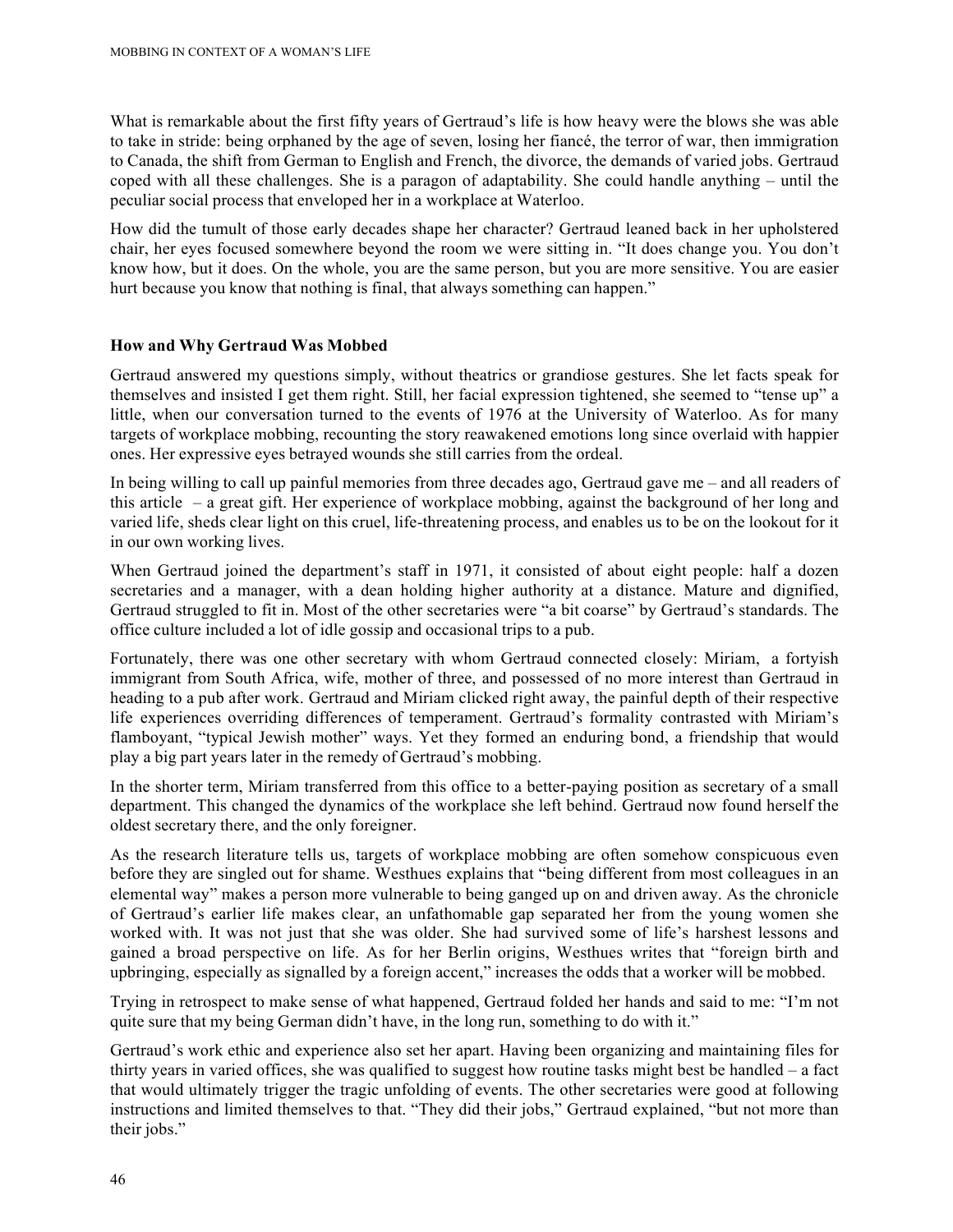Shortly after Miriam's departure, a new manager was hired. This woman would later become what researchers call the "Chief Eliminator," the leader of the collective push of the target toward the workplace exit door. I therefore refer to her here as "Mrs. CE." She was cut from a different mould than her predecessor, who had encouraged a relaxed atmosphere in the office. In Gertraud's words, Mrs. CE "was a lady who knew what she wanted," and did not take kindly to those who disagreed with her. She was not much taller that Gertraud, but carried herself with an air of authority that made her seem much larger than she was. The younger secretaries in the office were taken aback by her commanding presence. They "did what she told them to" without question.

Wasting no time in exercising her authority, Mrs. CE promptly ordered a complete reorganization of student files. They had been ordered department by department for years. Mrs. CE wanted them arranged alphabetically by student, regardless of department or field of study. Gertraud thought the change unwise. Switching to the new system would take many hours of work, and in the end, managing the files would take more time, not less. Gertraud voiced her concerns. Mrs. CE brushed them aside, sternly insisting that the files be reorganized immediately. With a slight smile, Gertraud told me things might have turned out differently if she had flattered Mrs. CE and said, "Oh, this is a wonderful idea. I've never thought of it this way." Daring to question Mrs. CE's judgement set Gertraud apart as an undesirable worker. Gertraud's independent thinking "got under the skin" of her boss, who then saw her as a threat to workplace solidarity.

What other factors played a part in Gertraud's marginalization? This question perplexed me more and more as I came to appreciate Gertraud's compassion and kindness, and I kept coming back to it in our conversations. Mrs. CE was "very English" in her manner. Although a little younger than Gertraud, she was old enough to remember the raining of German bombs on London, and she had worked in the British Foreign Service. In Gertraud's experience since coming to Canada, strained Anglo-German relations in the workplace were a common fact of life. She had encountered animosity on that account before, and suspected it might have something to do with Mrs. CE's coolness toward her.

In addition, Gertraud knew something the other secretaries did not: Mrs. CE frequently drank on the job. Because her desk was positioned directly beside the manager's office, Gertraud could not help but notice. She had chanced to see the thermos Mrs. CE carried with her, and regularly observed her flushed cheeks in the afternoon. I asked Gertraud if the other secretaries were aware of the manager's drinking. "I don't think they had any idea," she replied. "If you sat quite a bit away from it, you didn't notice it. And I had more insight."

It is a truism of employment that you should never know anything bad about your boss, or if you do, make sure the boss doesn't know you know. Contrariwise, as the research literature on mobbing points out, knowledge of something that would shame one's supervisor invites the latter to instigate an eliminative campaign. Had Mrs. CE's drinking become common knowledge, it might easily have stalled her rise in the university bureaucracy (As things turned out, she rose to become one of the most senior and honoured women in the hierarchy).

There is no way to pinpoint which of Gertraud's vulnerabilities mattered most in the formation of the collective movement against her. The important thing, in this as in all cases of workplace mobbing, is that the snowballing process of exclusion commenced, and once underway, gathered strength toward the target's elimination. After the initial confrontation over the filing system, Gertraud could feel a certain chill, some kind of lingering resentment against her. Looking back, she remembers, "You could feel something different." Mrs. CE "was not as nice." But Gertraud went about her work as usual. There were no overt comments or criticisms of her performance. "If it was obvious, I probably wouldn't have been so hurt," she added.

The message that she did not belong came through loud and clear when Gertraud was ordered to surrender her job to the younger secretary and to move to a different desk. The change of jobs was bad enough. What was worse was that it had been planned without her knowledge. For a woman who values friendship and trust so profoundly, the fact that the other secretaries knew what was afoot but said nothing amounted to personal betrayal. "This was a very degrading thing. If you are the person in charge and you manoeuvre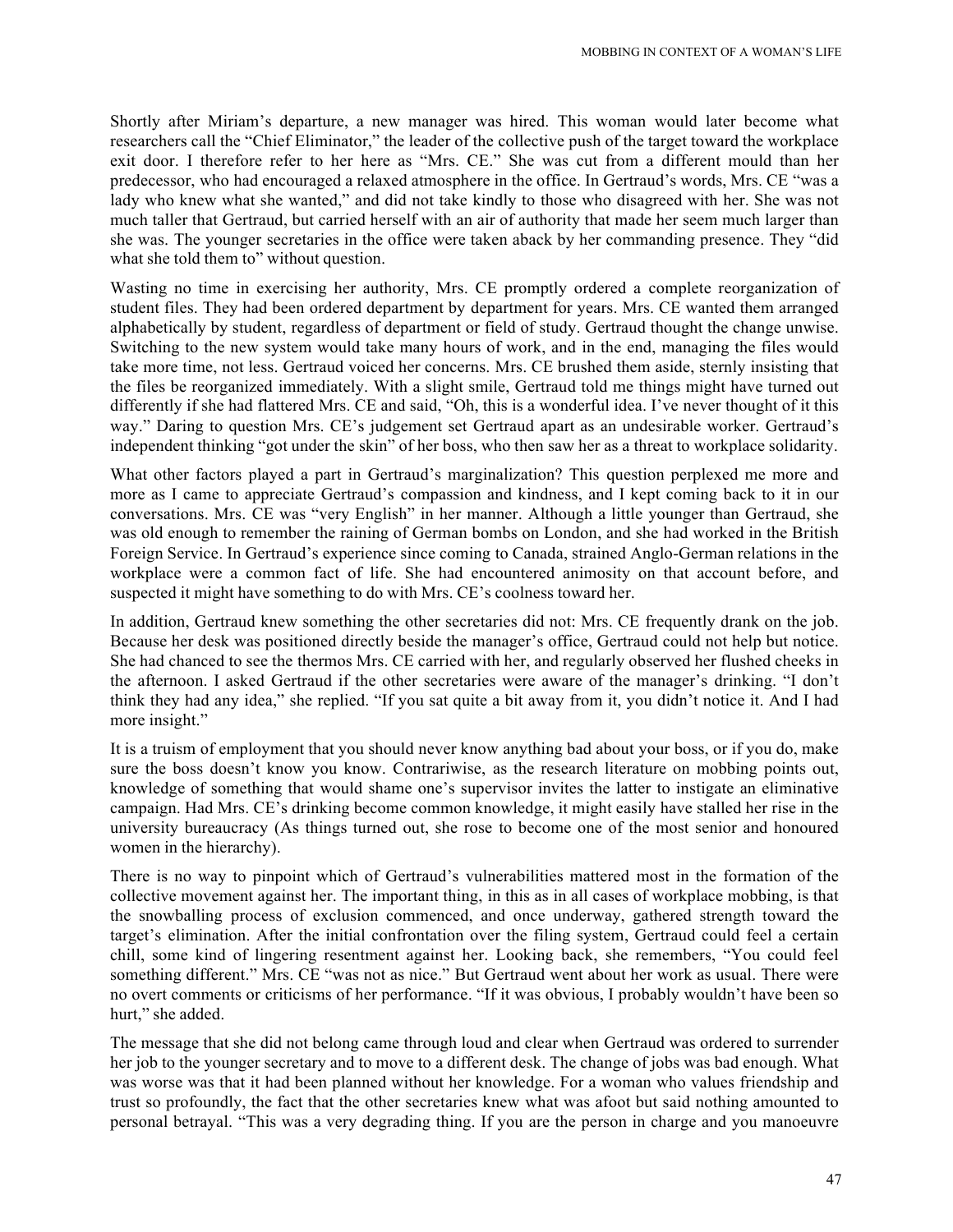something like that, the other people must have known. And they become part of the manoeuvre. Why wouldn't they tell me?" The questions still swirl in Gertraud's mind, just as similar questions lurk in other mobbing targets' minds for the rest of their lives.

What defines mobbing is the collective nature of the aggression, the agreed- upon or unspoken collaboration that comes across to the target as genuine conspiracy. One need not do much of anything, maybe just lie low and refrain from speaking up on the target's behalf, to become part of a workplace mob. As Westhues points out, mobbers "vary in how much and what kind of thought they give to their eliminative actions." In Gertraud's case, the young secretaries probably did not act with malice. However naïve they may have been, they knew on which side their bread was buttered, enough to know when to keep their mouths shut.

Indeed, Mrs. CE may not have been altogether aware of what she was doing to Gertraud and why. She was new to her job, unaware of the history of the workplace. Her obituary decades later said she would be remembered for her kind and gentle nature, as she might well be by many people. Even so, in a given circumstance at a given time in a given office of the University of Waterloo, she and others acted in concert in a way that put a coworker down.

Mrs. CE's subsequent action against Gertraud, her eruption of anger at her in front of the others, might have had less devastating effect on a crustier, less sensitive woman. To Gertraud, it was an unthinkable violation of the civility she holds dear, made worse by its occurrence in a university. "When you have an argument with somebody," Gertraud told me, "you go into a room and close the door. Then you deal with it like adults."

Nor was the dean exempt from participation in that workplace mob. When Gertraud reported the manager's outburst to him, he could have used his higher authority to stop the attack, rescue its target, and set social relations in that office back on a constructive course. At minimum, he could have shown compassion: let Gertraud know he did not approve of ostracization and browbeating, that he would discuss the matter with her manager and get back to her. But higher-level authorities are usually as reluctant to take on an impassioned mob as Pontius Pilate was. If they do not actively approve, they wash their hands of the matter. Their silence gives consent. As in this case, they become part of the problem, not the solution.

Gertraud left work that day in a daze, unable to make sense of the events. Having survived so much in her lifetime, she had reached her limit. "It was meanspirited," she spoke the words carefully. "That was maybe the whole thing. You can work out everything else. I mean, in the worst things in my life, it was never that I couldn't work things out."

## **Recovery**

Being fully human, according to Kipling, means that you can "watch the things you gave your life to, broken, And stoop and build them up with worn-out tools." In despair, Gertraud thought at first she no longer had the necessary strength, but she found it.

After her stay in hospital, she continued her recovery at home, in her modest high-rise apartment, on sick leave from the university. There she received a visit from two officials of the university's Personnel Department, what would be renamed Human Resources decades later. They brought neither flowers nor kind wishes for a speedy return to work. Instead they proposed that she leave the university altogether. In return for her resignation she would receive two months salary.

Gertraud knew then what she told me now, what researchers of mobbing have documented in thousands of cases. "I think they wanted to get rid of me. If one makes a lot of fuss, then it doesn't look good for the university. So they get rid of you."

Gertraud told them she was sick, that she would not make a decision on their offer until she was well. The officials left, but returned days later to repeat the university's offer. Gertraud gave them the same answer as before.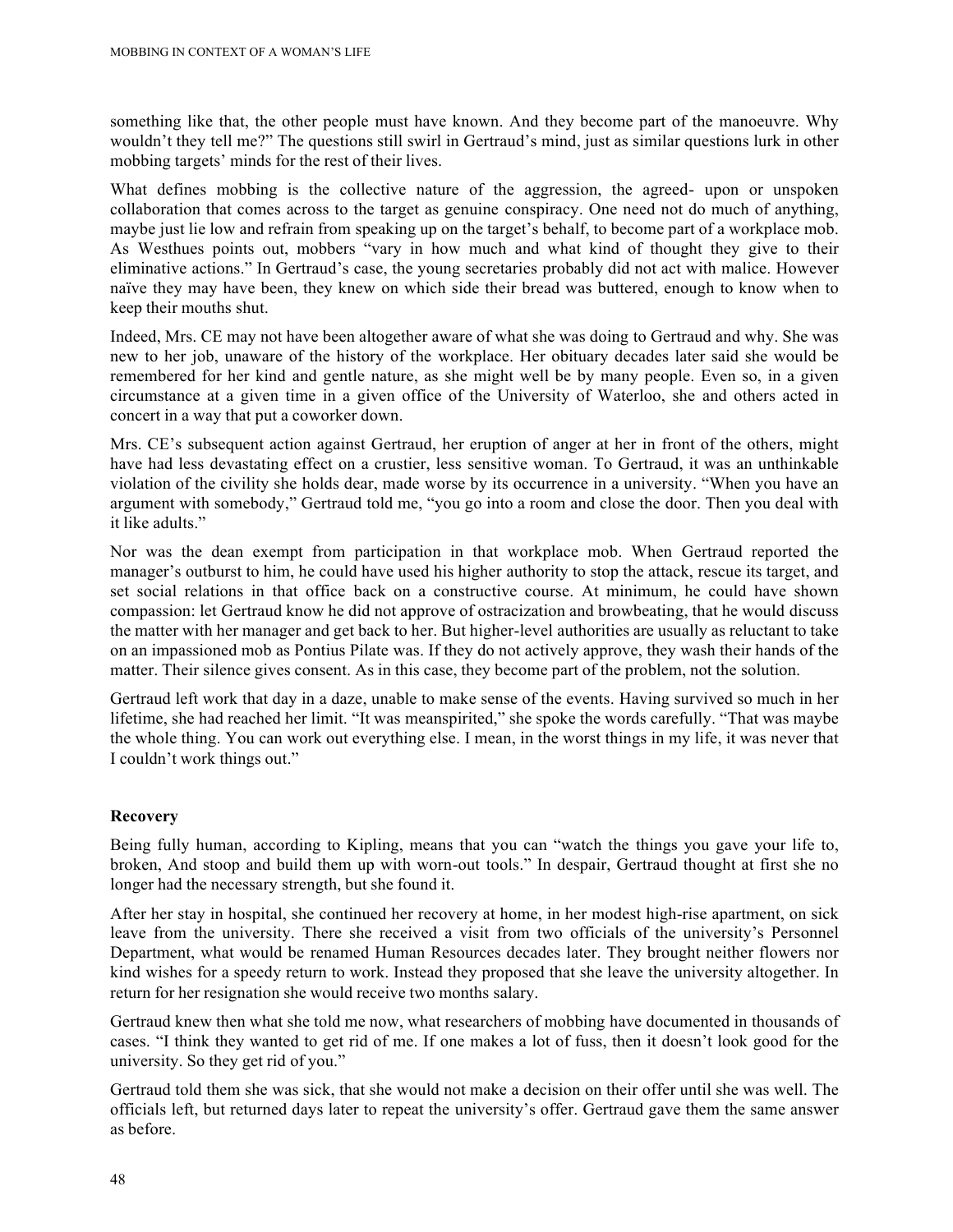What enabled Gertraud to stop and build up her life again was the same thing that had saved her in previous times of turmoil, the single main resource any victim of mobbing has for achieving recovery: connections of caring, compassion, and love with other people. It was her friends who had seen Gertraud through previous crises, and they would do it again. "Having friends," she told me, "is always important. Shutting yourself off from other people is a very bad thing."

The point cannot be made too strongly: the simple kindness of friends is one's strongest defence against cruelty in the workplace. The single main reason workplace mobbing is so devastating is that it shakes the target's faith in other people. It is the betrayal of trust that leaves the person so much alone. It is the truth in the verse from Matthew (inscribed on the tombstone of Breaker Morant, the Australian scapegoated in Lord Kitchener's armies in South Africa), that a man's enemies shall be they of his own household. In such a circumstance, caring by friends outside the workplace gives comfort, restores faith in humanity, and lets the rebuilding of a life begin.

One friend in particular played an especially helpful, indeed crucial role in helping Gertraud get back on her feet. It was Miriam, the Jewish mother originally from South Africa who had worked in the university office with Gertraud before the new manager arrived. Seeing Gertraud now in need, Miriam telephoned and visited her frequently, brought her homemade soup. More than that, Miriam suggested Gertraud apply for a position then available in the department Miriam had moved to, as graduate secretary. There she would be working with just two other secretaries, both friendly and mature, Miriam and another of similar age.

When Gertraud applied for the job in Miriam's new workplace, Miriam used her considerable persuasive powers to convince the department chair that Gertraud was probably the one and only woman in Canada fully qualified to be graduate secretary.

During the eight years that remained before her retirement, Gertraud capably and happily met the requirements of her job, earning the respect of faculty, staff, and students alike. More than that, she carved for herself a niche in the department's graduate programs that went far beyond her official position. She befriended and mothered many students, became their confidante, and advised them gently how to negotiate the hurdles of their M.A. and Ph.D. programs. Living on a modest salary, she empathized with the financial straits most students were in, especially those from abroad. She chauffeured them around in her Volkswag-bug, and took them on day trips to Niagara Falls and the Royal Botanical Gardens. On such occasions she took photographs they could send to family back home. With some of these students she is still in touch, a quarter century after she retired.

One further way Gertraud distanced herself from the work abuse of 1976 bears mention here, though it happened in late 1989, four years after she retired. The Berlin Wall came down and the East German government collapsed. The happy consequence of these big political events for Gertraud was that at long last she could take possession of the apartment building she had inherited from her grandmother. It suffered from decades of neglect, was in a sorry state, but it was hers. Gertraud renovated it thoroughly. With the proceeds from its sale, she has been able to escape during these past twenty years the nearpoverty of her first forty years in Canada. She has also helped keep the Royal Botanical Gardens out of bankruptcy, and spent winters in Florida pushing the politics of American retirees there a little to the left.

#### **Wrapping Up My Time with Gertraud**

On the day of the last of the conversations on which this article is based, I bought a bouquet for Gertraud, my gesture of thanks to her for sharing her story with me. That day the rain poured down. Walking to her apartment, I wrapped the bouquet under my jacket, trying not to crush the delicate, brightly coloured petals and at the same time protect them from the rain. By the time I arrived at her door, both the flowers and I were a soggy mess.

Gertraud welcomed me as usual and took the flowers gratefully. I watched as she carefully pulled back the cellophane wrapping and gently arranged each bloom into position. I reflected on her similarity to the